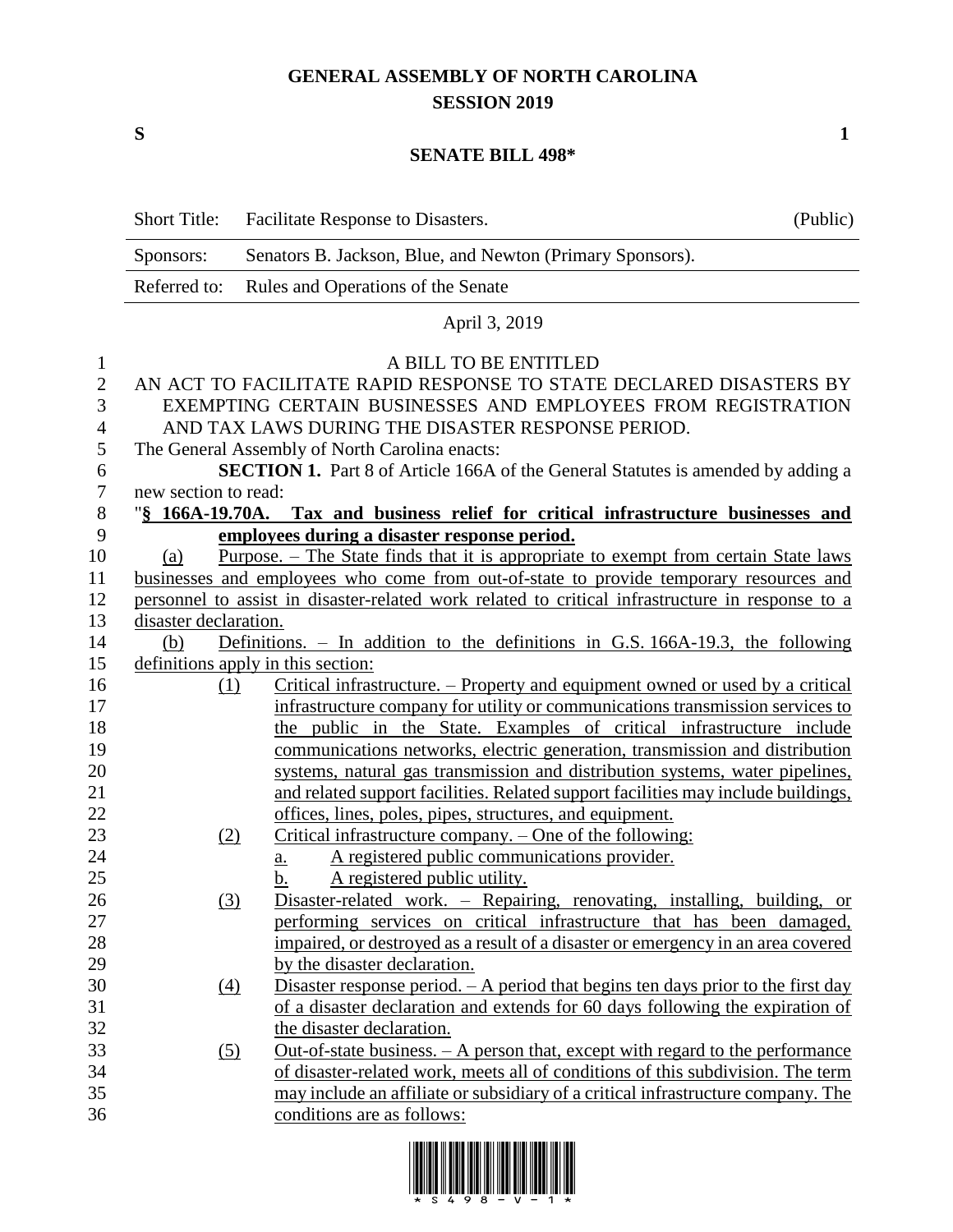|     |            |                            | <b>General Assembly Of North Carolina</b>         |                                                                              | <b>Session 2019</b>                                                                                |
|-----|------------|----------------------------|---------------------------------------------------|------------------------------------------------------------------------------|----------------------------------------------------------------------------------------------------|
|     |            | <u>a.</u>                  |                                                   | Has no physical presence in the State.                                       |                                                                                                    |
|     |            | <u>b.</u>                  |                                                   | Does not conduct business operations in this State.                          |                                                                                                    |
|     |            | $\underline{\mathbf{C}}$ . |                                                   |                                                                              | Is not registered with any State agency to conduct business in the State.                          |
|     |            | $\underline{d}$ .          |                                                   |                                                                              | <u>Has not been required to file any tax returns with the State for three</u>                      |
|     |            |                            |                                                   |                                                                              | years prior to the disaster response period, other than those arising                              |
|     |            |                            |                                                   |                                                                              | from the performance of disaster-related work during a tax year prior                              |
|     |            |                            | to the enactment of this section.                 |                                                                              |                                                                                                    |
|     | <u>(6)</u> |                            |                                                   |                                                                              | Out-of-state employee. $- A$ nonresident who is an employee of an out-of-state                     |
|     |            |                            |                                                   |                                                                              | business entitled to relief under subsection (c) of this section or a nonresident                  |
|     |            |                            |                                                   |                                                                              | employee of a critical infrastructure company temporarily in the State to                          |
|     |            |                            |                                                   |                                                                              | perform disaster-related work during the disaster response period. The term                        |
|     |            |                            |                                                   |                                                                              | does not include a nonresident who otherwise works in this State.                                  |
|     | (7)        |                            |                                                   |                                                                              | <u>Registered public communications provider. <math>-</math> A person registered to conduct</u>    |
|     |            |                            |                                                   |                                                                              | business in this State prior to the disaster declaration that provides the                         |
|     |            |                            |                                                   | transmission to the public of one or more of the following:                  |                                                                                                    |
|     |            | $\underline{a}$ .          | Broadband.                                        |                                                                              |                                                                                                    |
|     |            | <u>b.</u>                  | Mobile telecommunications.                        |                                                                              |                                                                                                    |
|     |            | $\overline{c}$ .           | Telecommunications.                               |                                                                              |                                                                                                    |
|     |            | d.                         | Wireless internet access                          |                                                                              |                                                                                                    |
|     | (8)        |                            |                                                   |                                                                              | Registered public utility. $-$ A person registered to conduct business in this                     |
|     |            |                            |                                                   |                                                                              | State prior to the disaster declaration that is subject to control of one or more                  |
|     |            |                            | of the following entities:                        |                                                                              |                                                                                                    |
|     |            | <u>a.</u>                  |                                                   | North Carolina Utilities Commission.                                         |                                                                                                    |
|     |            | <u>b.</u>                  |                                                   | Federal Communications Commission.                                           |                                                                                                    |
|     |            | $\mathbf{C}$ .             |                                                   | Federal Energy Regulatory Commission.                                        |                                                                                                    |
| (c) |            |                            |                                                   |                                                                              | State Relief for Out-of-State Business. – An out-of-state business performing                      |
|     |            |                            |                                                   |                                                                              | disaster-related work in this State during a disaster response period at the request of a critical |
|     |            |                            |                                                   |                                                                              | infrastructure company is not considered to be conducting business in this State, and as such is   |
|     |            |                            | exempt from the following statutory requirements: |                                                                              |                                                                                                    |
|     | (1)        |                            |                                                   | Franchise tax, as provided under G.S. 105-125.                               |                                                                                                    |
|     | (2)        |                            |                                                   | Income tax, as provided under G.S. 105-130.11.                               |                                                                                                    |
|     | (3)        |                            |                                                   | S-corporation income tax, as provided under G.S. 105-131.7.                  |                                                                                                    |
|     | (4)        |                            |                                                   | Information returns, as provided under G.S. 105-154(a).                      |                                                                                                    |
|     | (5)        |                            |                                                   | <u>Unemployment tax, as provided under G.S. 96-9.2.</u>                      |                                                                                                    |
|     | (6)        |                            |                                                   | Workers' compensation, as provided under G.S. 97-13.                         |                                                                                                    |
|     | (7)        |                            |                                                   |                                                                              | Registration with the Secretary of State to transact business in this State, as                    |
|     |            |                            | provided under G.S. 55-1-51.                      |                                                                              |                                                                                                    |
| (d) |            |                            |                                                   |                                                                              | <u>State Relief for Out-of-State Employee. – An out-of-state employee is not required to</u>       |
|     |            |                            |                                                   |                                                                              | pay State income tax, or file an income tax return, on earnings received for disaster-related work |
|     |            |                            |                                                   |                                                                              | performed during a disaster response period, as provided in G.S. 105-153.4(f) and                  |
|     |            |                            |                                                   |                                                                              | G.S. $105-153.8(a)(2)$ . The employer of an out-of-state employee is not required to withhold      |
|     |            |                            |                                                   | income tax from the wages of the employee, as provided in G.S. 105-163.2(f). |                                                                                                    |
| (e) |            |                            |                                                   |                                                                              | Notification. - A critical infrastructure company that requests an out-of-state business           |
|     |            |                            |                                                   |                                                                              | to perform disaster-related work in this State during the disaster response period must notify the |
|     |            |                            |                                                   |                                                                              | State Emergency Response Team within (30) business days of the out-of-state business's entry       |
|     |            |                            |                                                   |                                                                              | into the State of the business's presence in the State. The notification must include the contact  |
|     |            |                            |                                                   |                                                                              | information of the critical infrastructure company that requested the presence of the out-of-state |
|     |            |                            |                                                   |                                                                              | business as well as the following information about the out-of-state business: name, state of      |
|     |            |                            |                                                   |                                                                              | domicile, principal business address, federal tax identification number, date of entry, and any    |
|     |            |                            |                                                   |                                                                              | other information required by the State Emergency Response Team. The State Emergency               |
|     |            |                            |                                                   |                                                                              | Response Team must disseminate the information to the appropriate State agencies. Failure of       |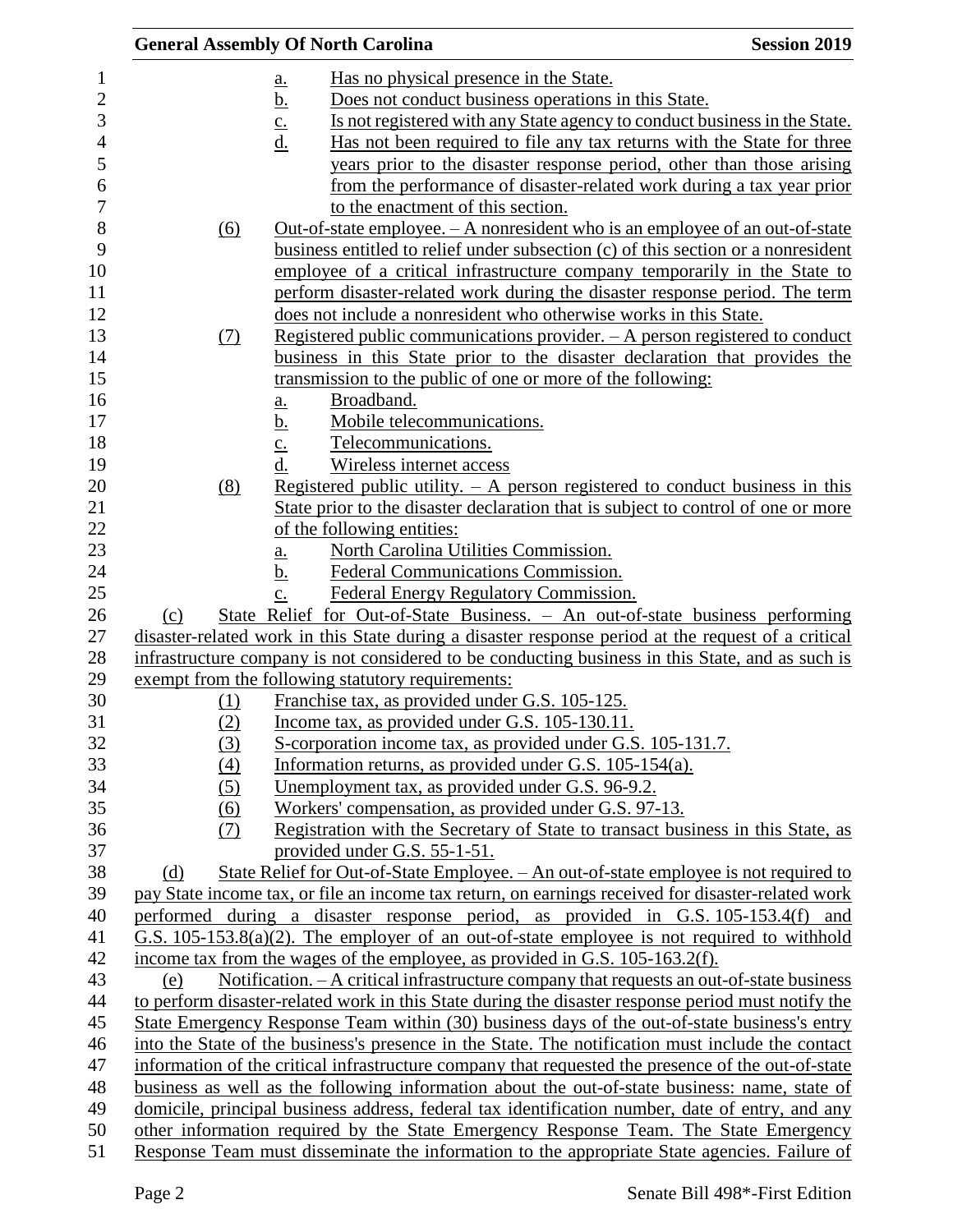|                  | <b>General Assembly Of North Carolina</b>                                                            | <b>Session 2019</b> |
|------------------|------------------------------------------------------------------------------------------------------|---------------------|
| $\mathbf{1}$     | the critical infrastructure company to provide this information in a timely manner does not          |                     |
| $\mathfrak{2}$   | invalidate the relief provided by this section so long as the company provides it to the appropriate |                     |
| 3                | State agency upon request.                                                                           |                     |
| $\overline{4}$   | <u>Limitation. – The exemptions from the State laws provided by this section cease to</u><br>(f)     |                     |
| 5                | apply when the disaster response period expires. An out-of-state business or out-of-state            |                     |
| 6                | employee that remains in the State after the disaster response period expires must abide by all      |                     |
| $\boldsymbol{7}$ | State and local registration, license, and filing requirements that apply to any other out-of-state  |                     |
| $\,8\,$          | business and out-of-state employee doing business in this State."                                    |                     |
| 9                | <b>SECTION 2.(a)</b> Article 1 of Chapter 55 of the General Statutes is amended by adding            |                     |
| 10               | a new section to read:                                                                               |                     |
| 11               | "§ 55-1-51. Exemption for disaster relief.                                                           |                     |
| 12               | Infrastructure. – In accordance with the policy established in<br>Critical<br>(a)                    |                     |
| 13               | G.S. 166A-19.70A, an out-of-state business performing disaster-related work in this State during     |                     |
| 14               | a disaster response period at the request of a critical infrastructure company is not required to    |                     |
| 15               | obtain a certificate of authority from the Secretary of State as otherwise required under            |                     |
| 16               | G.S. $55-15-01$ .                                                                                    |                     |
| 17               | Motor Fuel. $-$ A person issued a temporary license by the Department of Revenue<br>(b)              |                     |
| 18               | under G.S. 105-449.69A to import, export, distribute, or transport motor fuel in this State in       |                     |
| 19               | response to a disaster declaration is not required to obtain a certificate of authority from the     |                     |
| 20               | Secretary of State to transact business in this State for the duration of the temporary license."    |                     |
| 21               | <b>SECTION 2.(b)</b> G.S. 96-9.2(a) reads as rewritten:                                              |                     |
| 22               | Required Contribution. – An employer is required to make a contribution in each<br>"(a)              |                     |
| 23               | calendar year to the Unemployment Insurance Fund in an amount equal to the applicable                |                     |
| 24               | percentage of the taxable wages the employer pays its employees during the year for services         |                     |
| 25               | performed in this State. An employer may not deduct the contributions due in whole or in part        |                     |
| 26               | from the remuneration of the individuals employed. Taxable wages are determined in accordance        |                     |
| 27               | with G.S. 96-9.3. The applicable percentage for an employer is considered the employer's             |                     |
| 28               | contribution rate and determined in accordance with this section.                                    |                     |
| 29               | In accordance with the policy established in G.S. 166A-19.70A, an out-of-state business              |                     |
| 30               | performing disaster-related work in this State during a disaster response period at the request of   |                     |
| 31               | a critical infrastructure company is exempt from the provisions of this Chapter. The definitions,    |                     |
| 32               | provisions, and limitations in G.S. 166A-19.70A apply in this section."                              |                     |
| 33               | <b>SECTION 2.(c)</b> G.S. 97-13 is amended by adding a new subsection to read:                       |                     |
| 34               | "§ 97-13. Exceptions from provisions of Article.                                                     |                     |
| 35               | Disaster Relief. – In accordance with the policy established in G.S. 166A-19.70A, an<br>(e)          |                     |
| 36               | out-of-state business performing disaster-related work in this State during a disaster response      |                     |
| 37               | period at the request of a critical infrastructure company is exempt from the provisions of this     |                     |
| 38               | Chapter. The definitions, provisions, and limitations in G.S. 166A-19.70A apply in this              |                     |
| 39               | subsection."                                                                                         |                     |
| 40               | <b>SECTION 2.(d)</b> G.S. 105-125(a) is amended by adding a new subdivision to read:                 |                     |
| 41               | "§ 105-125. Exempt corporations.                                                                     |                     |
| 42               | Exemptions. – The following corporations are exempt from the taxes levied by this<br>(a)             |                     |
| 43               | Article. Upon request of the Secretary, an exempt corporation must establish its claim for           |                     |
| 44               | exemption in writing:                                                                                |                     |
| 45               |                                                                                                      |                     |
| 46               | (9)<br>In accordance with the policy established in G.S. 166A-19.70A, an                             |                     |
| 47               | out-of-state business performing disaster-related work in this State during a                        |                     |
| 48               | disaster response period at the request of a critical infrastructure company is                      |                     |
| 49               | exempt from the provisions of this Article. The definitions, provisions, and                         |                     |
| 50               | limitations in G.S. 166A-19.70A apply in this subdivision."                                          |                     |
| 51               | <b>SECTION 2.(e)</b> G.S. 105-130.11(a) is amended by adding a new subdivision to read:              |                     |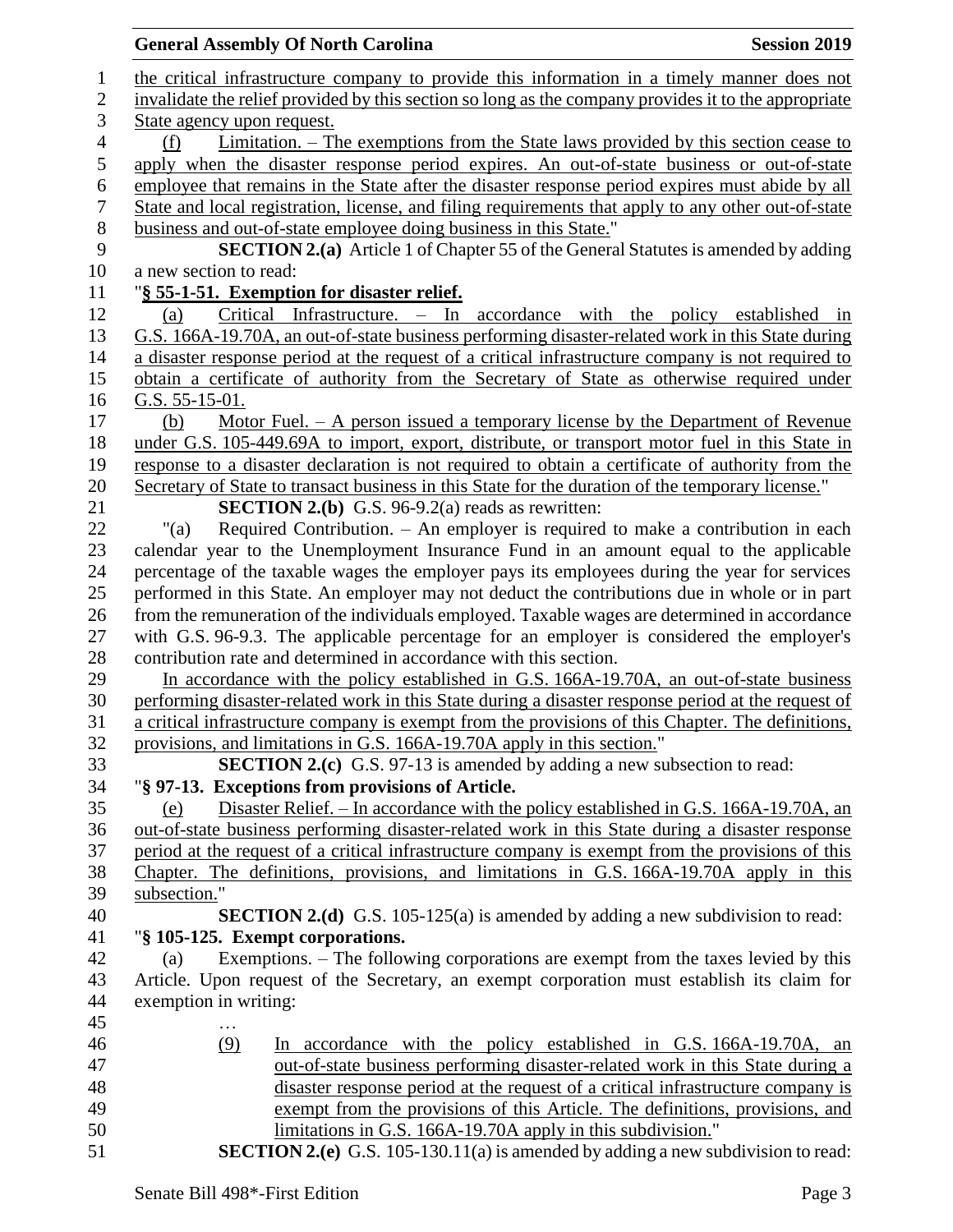|                  |                                 | <b>General Assembly Of North Carolina</b>                                                                                                                                                                                             | <b>Session 2019</b> |
|------------------|---------------------------------|---------------------------------------------------------------------------------------------------------------------------------------------------------------------------------------------------------------------------------------|---------------------|
| $\boldsymbol{2}$ | "(a)                            | Exempt Organizations. - Except as provided in subsections (b) and (c), the following<br>organizations and any organization that is exempt from federal income tax under the Code are<br>exempt from the tax imposed under this Part.  |                     |
|                  | (12)                            | In accordance with the policy established in G.S. 166A-19.70A, an<br>out-of-state business performing disaster-related work in this State during a<br>disaster response period at the request of a critical infrastructure company is |                     |
|                  |                                 | exempt from the provisions of this Part. The definitions, provisions, and<br>limitations in G.S. 166A-19.70A apply in this subdivision."                                                                                              |                     |
|                  |                                 | <b>SECTION 2.(f)</b> G.S. 105-131.7(a) reads as rewritten:                                                                                                                                                                            |                     |
|                  | " $(a)$                         | An S Corporation incorporated or doing business in the State shall file with the                                                                                                                                                      |                     |
| 12               |                                 | Department an annual return, on a form prescribed by the Secretary, on or before the due date                                                                                                                                         |                     |
| 13               |                                 | prescribed for the filing of C Corporation returns in G.S. 105-130.17. The return shall show the                                                                                                                                      |                     |
| 14               |                                 | name, address, and social security or federal identification number of each shareholder, income                                                                                                                                       |                     |
| 15               |                                 | attributable to the State and the income not attributable to the State with respect to each                                                                                                                                           |                     |
| 16               |                                 | shareholder as defined in G.S. $105-131(b)(4)$ and $(5)$ , and such other information as the Secretary                                                                                                                                |                     |
| 17               | may require.                    |                                                                                                                                                                                                                                       |                     |
|                  |                                 | In accordance with the policy established in G.S. 166A-19.70A, an S Corporation that is an                                                                                                                                            |                     |
| 19<br>20         |                                 | out-of-state business performing disaster-related work in this State during a disaster response                                                                                                                                       |                     |
|                  |                                 | period at the request of a critical infrastructure company is not required to file an annual return                                                                                                                                   |                     |
|                  |                                 | for income derived for the work performed during this period. The definitions, provisions, and                                                                                                                                        |                     |
|                  |                                 | limitations in G.S. 166A-19.70A apply to this subsection."                                                                                                                                                                            |                     |
|                  |                                 | <b>SECTION 2.(g)</b> G.S. 105-153.4 is amended by adding a new subsection to read:                                                                                                                                                    |                     |
| 24               |                                 | "§ 105-153.4. North Carolina taxable income defined.                                                                                                                                                                                  |                     |
| 26               |                                 |                                                                                                                                                                                                                                       |                     |
|                  | (f)                             | Disaster Relief Tax Exclusion. – In accordance with the policy established in                                                                                                                                                         |                     |
|                  |                                 | G.S. 166A-19.70A, an out-of-state business and an out-of-state employee performing                                                                                                                                                    |                     |
|                  |                                 | disaster-related work in this State during a disaster response period at the request of a critical                                                                                                                                    |                     |
|                  |                                 | infrastructure company is not considered to be conducting business in this State for the work                                                                                                                                         |                     |
|                  |                                 | performed during this period. The definitions, provisions, and limitations in G.S. 166A-19.70A<br>apply to this subsection. Accordingly, North Carolina taxable income, for purposes of this Part,                                    |                     |
|                  | does not include the following: |                                                                                                                                                                                                                                       |                     |
|                  | (1)                             | <u>Nonresident employee. – The earnings paid to an out-of-state employee.</u>                                                                                                                                                         |                     |
|                  | (2)                             | S Corporations shareholders. - A shareholder's pro rata share of S Corporation                                                                                                                                                        |                     |
|                  |                                 | income if the income is attributable to work performed by the S Corporation                                                                                                                                                           |                     |
|                  |                                 | as an out-of-state business performing disaster-related work in this State                                                                                                                                                            |                     |
|                  |                                 | during a disaster response period at the request of a critical infrastructure                                                                                                                                                         |                     |
|                  |                                 | company.                                                                                                                                                                                                                              |                     |
|                  | (3)                             | <u>Partners and members of unincorporated business. – The amount of a partner's</u>                                                                                                                                                   |                     |
|                  |                                 | or member's distributive share of the total net income of the business of a                                                                                                                                                           |                     |
|                  |                                 | partnership or another unincorporated business if the income is attributable to                                                                                                                                                       |                     |
|                  |                                 | work performed by an out-of-state business performing disaster-related work                                                                                                                                                           |                     |
|                  |                                 | in this State during a disaster response period at the request of a critical                                                                                                                                                          |                     |
|                  |                                 | infrastructure company."                                                                                                                                                                                                              |                     |
|                  |                                 | <b>SECTION 2.(h)</b> G.S. 105-153.8(a)(2) reads as rewritten:                                                                                                                                                                         |                     |
|                  |                                 | "§ 105-153.8. Income tax returns.                                                                                                                                                                                                     |                     |
|                  | (a)                             | Who Must File. – The following individuals must file with the Secretary an income                                                                                                                                                     |                     |
|                  | tax return under affirmation:   |                                                                                                                                                                                                                                       |                     |
|                  | .                               |                                                                                                                                                                                                                                       |                     |
|                  |                                 |                                                                                                                                                                                                                                       |                     |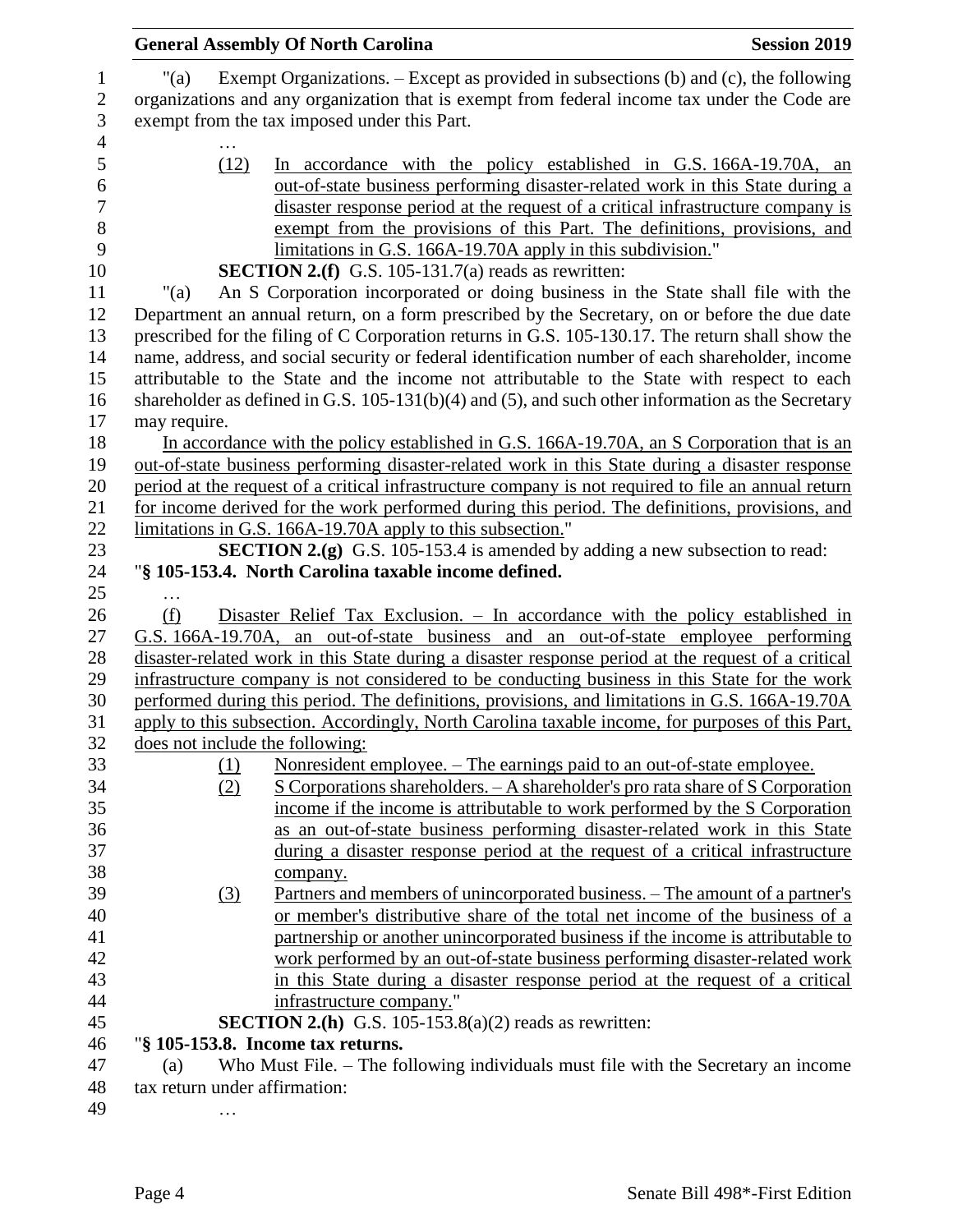|                            | <b>General Assembly Of North Carolina</b>                                                                                                                                                                                                                                                              | <b>Session 2019</b> |
|----------------------------|--------------------------------------------------------------------------------------------------------------------------------------------------------------------------------------------------------------------------------------------------------------------------------------------------------|---------------------|
| (2)                        | Every nonresident individual who meets all of the following requirements: $(i)$<br>has gross income under the Code that exceeds the applicable standard<br>deduction amount provided in G.S. $105-153.5(a)(1)$ and (ii) receives<br>Receives during the taxable year gross income that is derived from |                     |
|                            | $a$ .<br>North Carolina sources and is attributable to the ownership of any<br>interest in real or tangible personal property in this State, is derived                                                                                                                                                |                     |
|                            | from a business, trade, profession, or occupation carried on in this<br>State, or is derived from gambling activities in this State. This<br>subdivision does not apply to a nonresident individual who is not                                                                                         |                     |
|                            | subject to withholding under G.S. 105-163.2(f).<br>Has gross income under the Code that exceeds the applicable standard<br>$\mathbf{b}$ .                                                                                                                                                              |                     |
|                            | deduction amount provided in G.S. $105-153.5(a)(1)$ .                                                                                                                                                                                                                                                  |                     |
|                            | <b>SECTION 2.(i)</b> G.S. 105-154(c) reads as rewritten:                                                                                                                                                                                                                                               |                     |
| "(c)                       | Information Returns of Partnerships. - A partnership doing business in this State and                                                                                                                                                                                                                  |                     |
|                            | required to file a return under the Code shall file an information return with the Secretary. A                                                                                                                                                                                                        |                     |
|                            | partnership that the Secretary believes to be doing business in this State and to be required to file                                                                                                                                                                                                  |                     |
|                            | a return under the Code shall file an information return when requested to do so by the Secretary.                                                                                                                                                                                                     |                     |
|                            | The information return shall contain all information required by the Secretary. It shall state                                                                                                                                                                                                         |                     |
|                            | specifically the items of the partnership's gross income, the deductions allowed under the Code,                                                                                                                                                                                                       |                     |
|                            | each partner's distributive share of the partnership's income, and the adjustments required by this                                                                                                                                                                                                    |                     |
|                            | Part. A partner's distributive share of partnership net income includes any guaranteed payments                                                                                                                                                                                                        |                     |
|                            | made to the partner. The information return shall also include the name and address of each                                                                                                                                                                                                            |                     |
|                            | person who would be entitled to share in the partnership's net income, if distributable, and the                                                                                                                                                                                                       |                     |
|                            | amount each person's distributive share would be. The information return shall be signed by one                                                                                                                                                                                                        |                     |
|                            | of the partners under affirmation in the form required by the Secretary.                                                                                                                                                                                                                               |                     |
|                            | A partnership that files an information return under this subsection shall furnish to each                                                                                                                                                                                                             |                     |
|                            | person who would be entitled to share in the partnership's net income, if distributable, any                                                                                                                                                                                                           |                     |
|                            | information necessary for that person to properly file a State income tax return. The information<br>shall be in the form prescribed by the Secretary and must be furnished on or before the due date                                                                                                  |                     |
| of the information return. |                                                                                                                                                                                                                                                                                                        |                     |
|                            | In accordance with the policy established in G.S. 166A-19.70A, a partnership that is an                                                                                                                                                                                                                |                     |
|                            | out-of-state business performing disaster-related work in this State during a disaster response                                                                                                                                                                                                        |                     |
|                            | period at the request of a critical infrastructure company is not required to file an information                                                                                                                                                                                                      |                     |
|                            | return for income derived for the work performed during this period. The definitions, provisions,                                                                                                                                                                                                      |                     |
|                            | and limitations in G.S. 166A-19.70A apply to this subsection."                                                                                                                                                                                                                                         |                     |
|                            | <b>SECTION 2.(j)</b> G.S. 105-163.2 reads as rewritten:                                                                                                                                                                                                                                                |                     |
|                            | "§ 105-163.2. Employers must withhold taxes.                                                                                                                                                                                                                                                           |                     |
| (a)                        | Withholding Required. $-$ An Except as provided in subsection (f) of this section, an                                                                                                                                                                                                                  |                     |
|                            | employer shall deduct and withhold from the wages of each employee the State income taxes                                                                                                                                                                                                              |                     |
|                            | payable by the employee on the wages. For each payroll period, the employer shall withhold                                                                                                                                                                                                             |                     |
|                            | from the employee's wages an amount that would approximate the employee's income tax                                                                                                                                                                                                                   |                     |
|                            | liability under Article 4 of this Chapter if the employer withheld the same amount from the                                                                                                                                                                                                            |                     |
|                            | employee's wages for each similar payroll period in a calendar year. In calculating an employee's                                                                                                                                                                                                      |                     |
|                            | anticipated income tax liability, the employer shall allow for the additions that employee is                                                                                                                                                                                                          |                     |
|                            | required to make under Article 4 of this Chapter and the deductions, and credits to which the                                                                                                                                                                                                          |                     |
|                            | employee is entitled under Article 4 of this Chapter. The amount of State income taxes withheld                                                                                                                                                                                                        |                     |
|                            | by an employer is held in trust for the Secretary.                                                                                                                                                                                                                                                     |                     |
|                            |                                                                                                                                                                                                                                                                                                        |                     |
| (f)                        | Nonresident Disaster Relief Employees. - In accordance with the policy established                                                                                                                                                                                                                     |                     |
|                            | in G.S. 166A-19.70A, an employer is not required to withhold from the wages of its out-of-state                                                                                                                                                                                                        |                     |